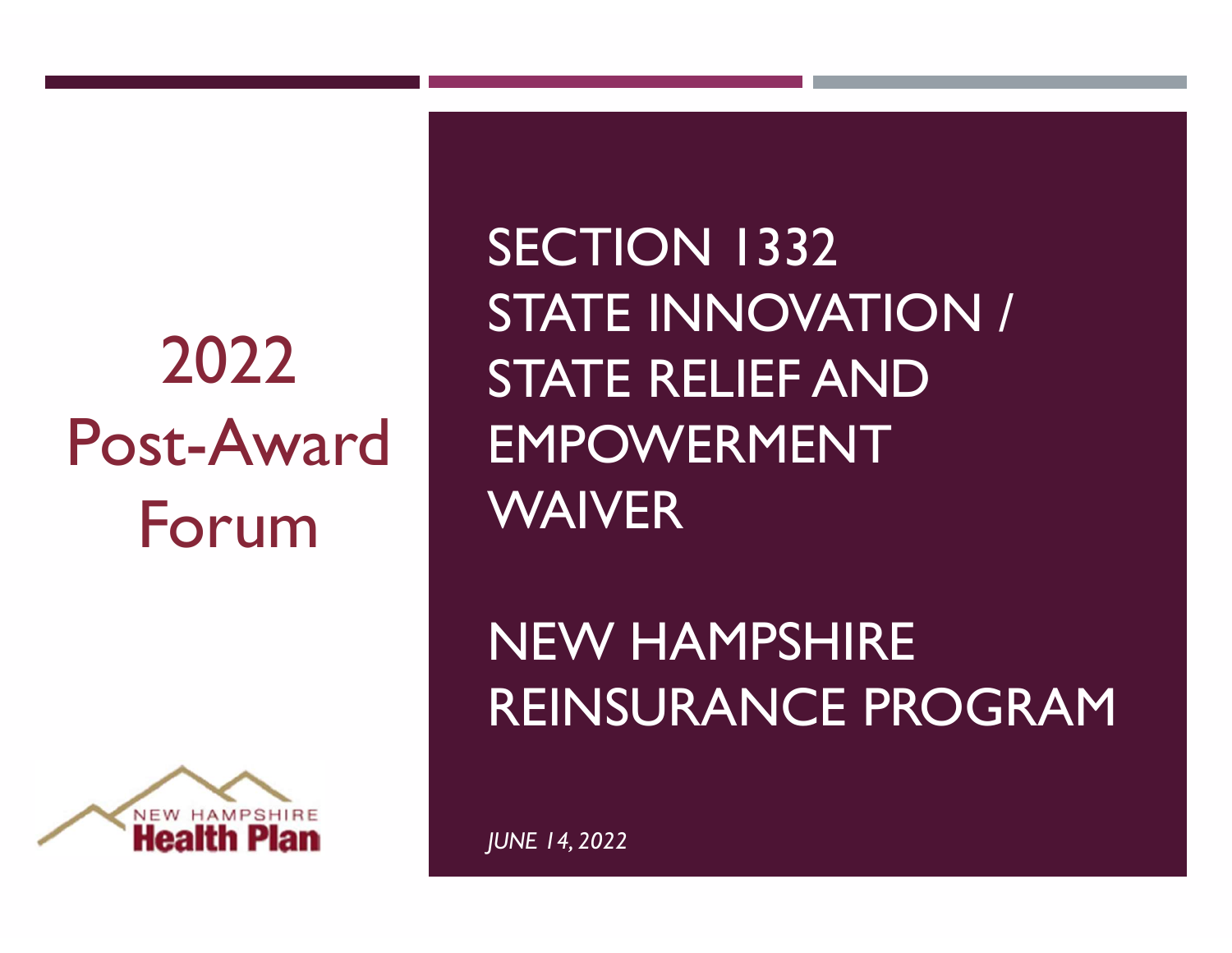### AGENDA

| <b>AGENDA</b>                         |               |  |
|---------------------------------------|---------------|--|
| <b>Slide</b>                          | <b>Number</b> |  |
| <b>About the Forum</b><br>& Logistics | $2 - 5$       |  |
| Introductions<br>& Background         | $6 - 10$      |  |
| Program Year<br>2022 Updates          | $ I-I4$       |  |
| Program Year 2023<br>Planning         | $15 - 17$     |  |
| <b>Other Updates</b><br>& Next Steps  | $18 - 19$     |  |
| Questions<br>& Comments               | 20            |  |
| <b>Key Contacts</b>                   | 21            |  |



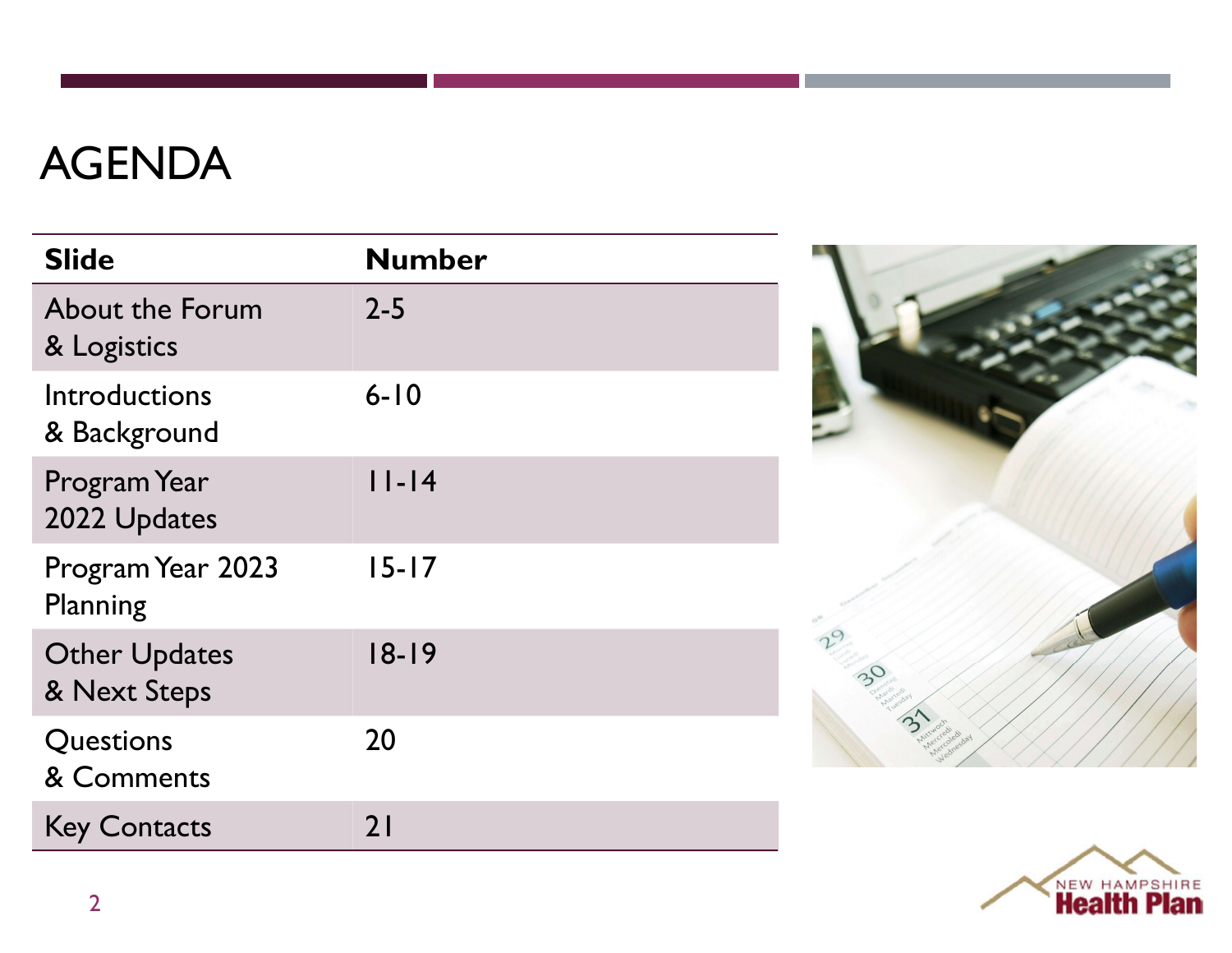### PUBLIC FORUM

New Hampshire Health Plan (NHHP) is holding this PUBLIC FORUM<br>New Hampshire Health Plan (NHHP) is holding this<br>annual public forum to share information about the<br>progress of New Hampshire's Section 1332 Waiver<br>and the New Hampshire Reinsurance Program and to PUBLIC FORUM<br>New Hampshire Health Plan (NHHP) is holding this<br>annual public forum to share information about the<br>progress of New Hampshire's Section 1332 Waiver<br>and the New Hampshire Reinsurance Program and to<br>receive publ PUBLIC FORUM<br>New Hampshire Health Plan (NHHP) is holding this<br>annual public forum to share information about the<br>progress of New Hampshire's Section 1332 Waiver<br>and the New Hampshire Reinsurance Program and to<br>receive publ receive public questions and comments.

A recording of this forum, as well as the powerpoint, will be posted by NHHP and NHID following the event.



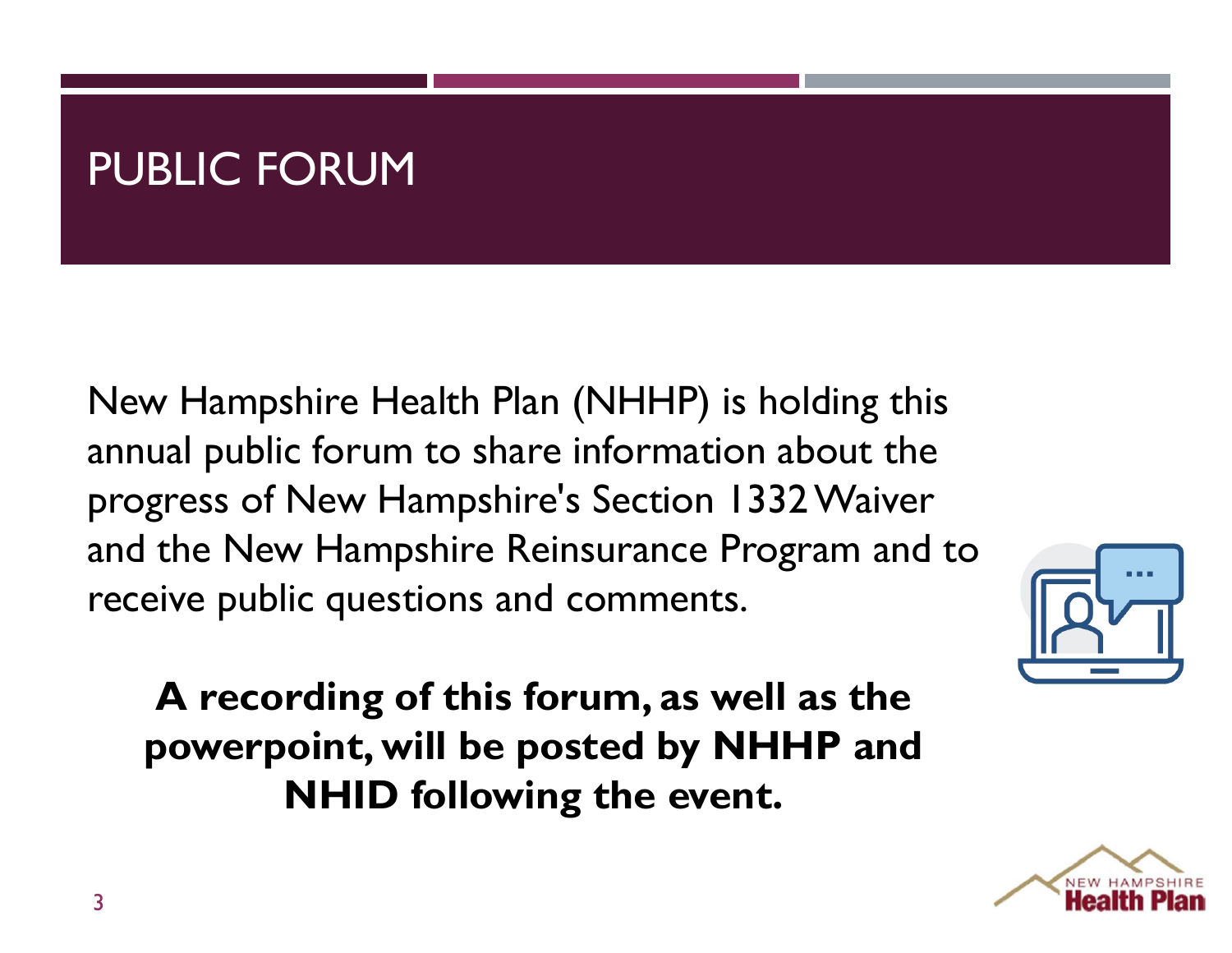### **LOGISTICS**

### **House Rules**

- ✓ Keep audio on mute.
- $\checkmark$  Keep camera turned off.



To ask a question: ✔ Raise your hand or  $\checkmark$  Enter it into the chat



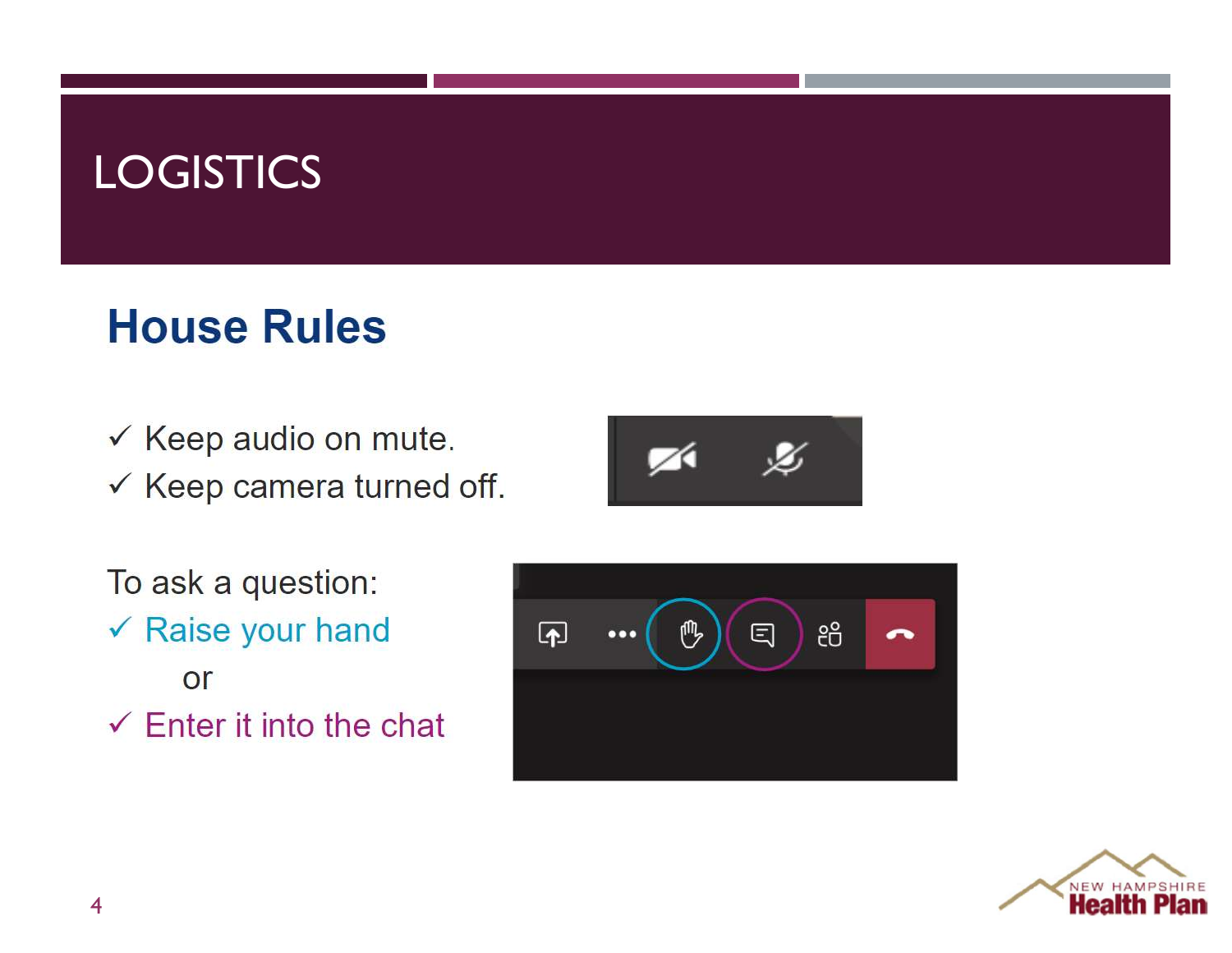### **LOGISTICS**

Live captions are available. To enable them:

- $\checkmark$  Click on the menu labeled "more" (under 3 dots)
- $\checkmark$  Select "Turn on live captions."



5 If you are having a technical issue, please contact **cdomenechperez@pcgus.com** 

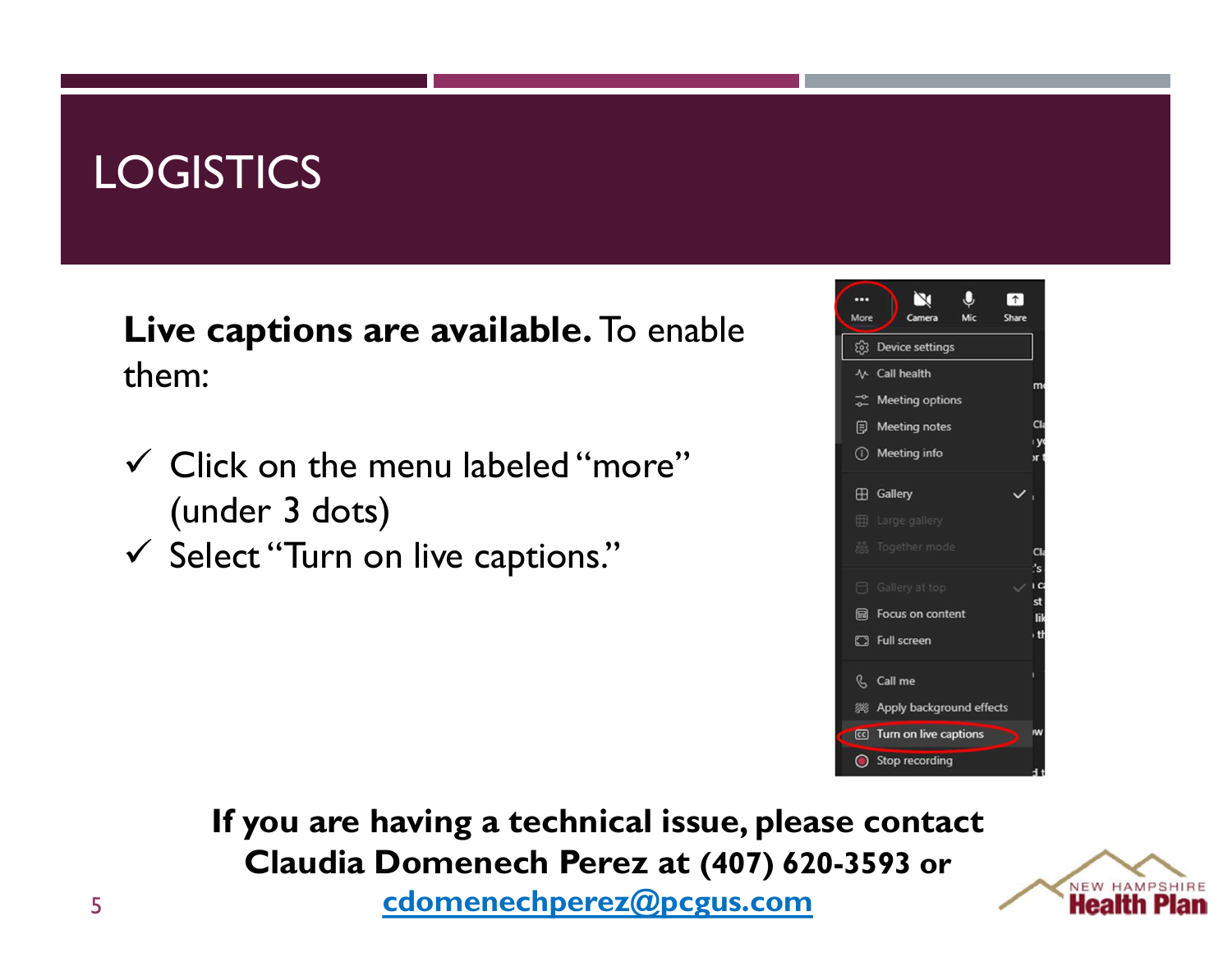### INTRODUCTIONS

The New Hampshire Section 1332 Waiver / Reinsurance Program is a joint effort between the New Hampshire Health Plan (NHHP) and the New Hampshire Insurance Department (NHID).



- NHHP: Executive Director Michael Degnan
- NHHP is a statutorily-created nonprofit organization that ran the New Hampshire High Risk Pool.
- NHHP is administering the NH Reinsurance Program.
- NHHP is not a policy-setting organization; its role is to administer the program as designed by the NHID and approved by the legislature.



- NHID: Commissioner Christopher Nicolopoulos
- NHID continues to advise the program design, implementation and operation.

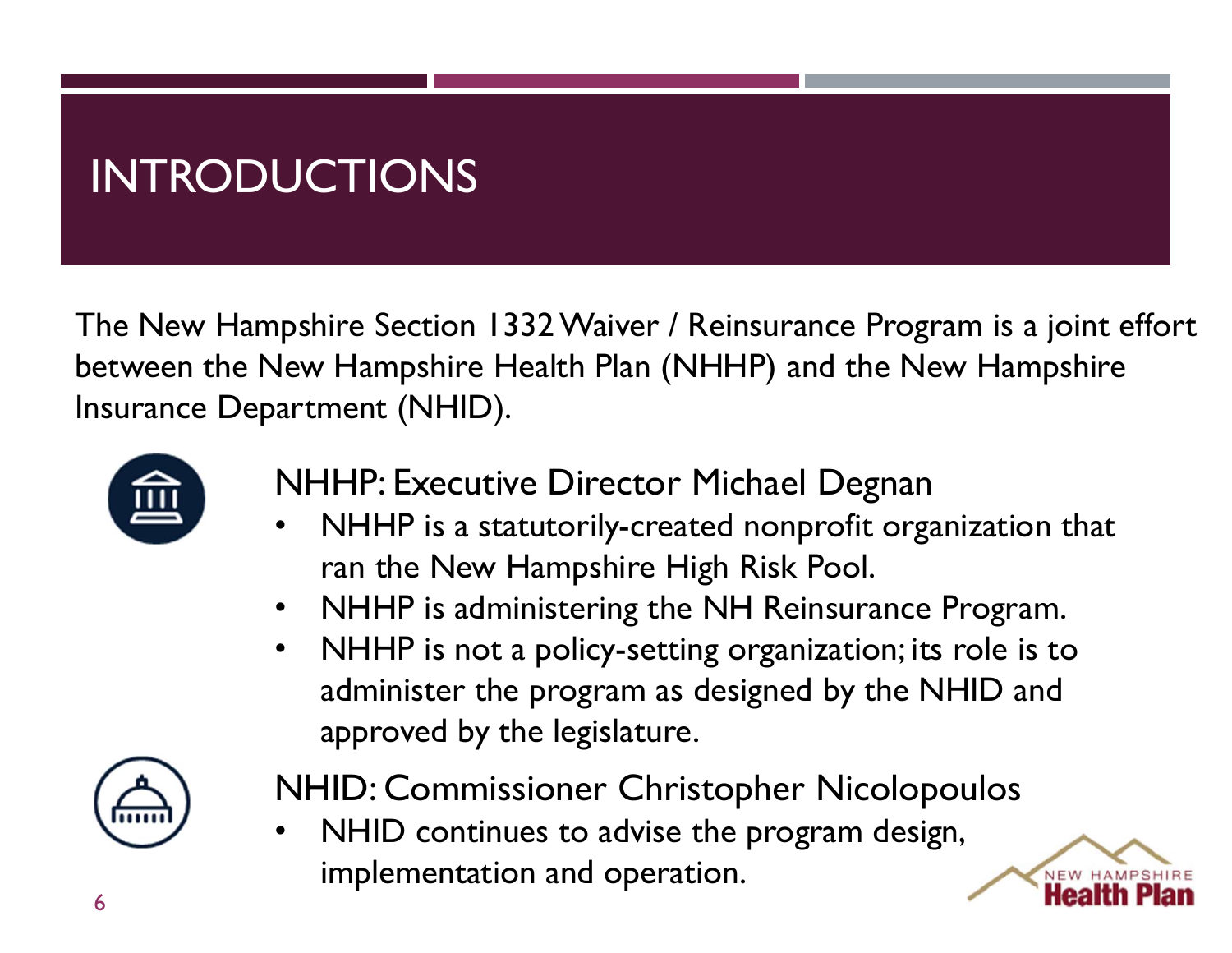### WELCOME FROM THE NEW HAMPSHIRE INSURANCE DEPARTMENT

Commissioner Nicolopoulos New Hampshire Insurance Department

Jason Dexter Life and Health Director New Hampshire Insurance Department

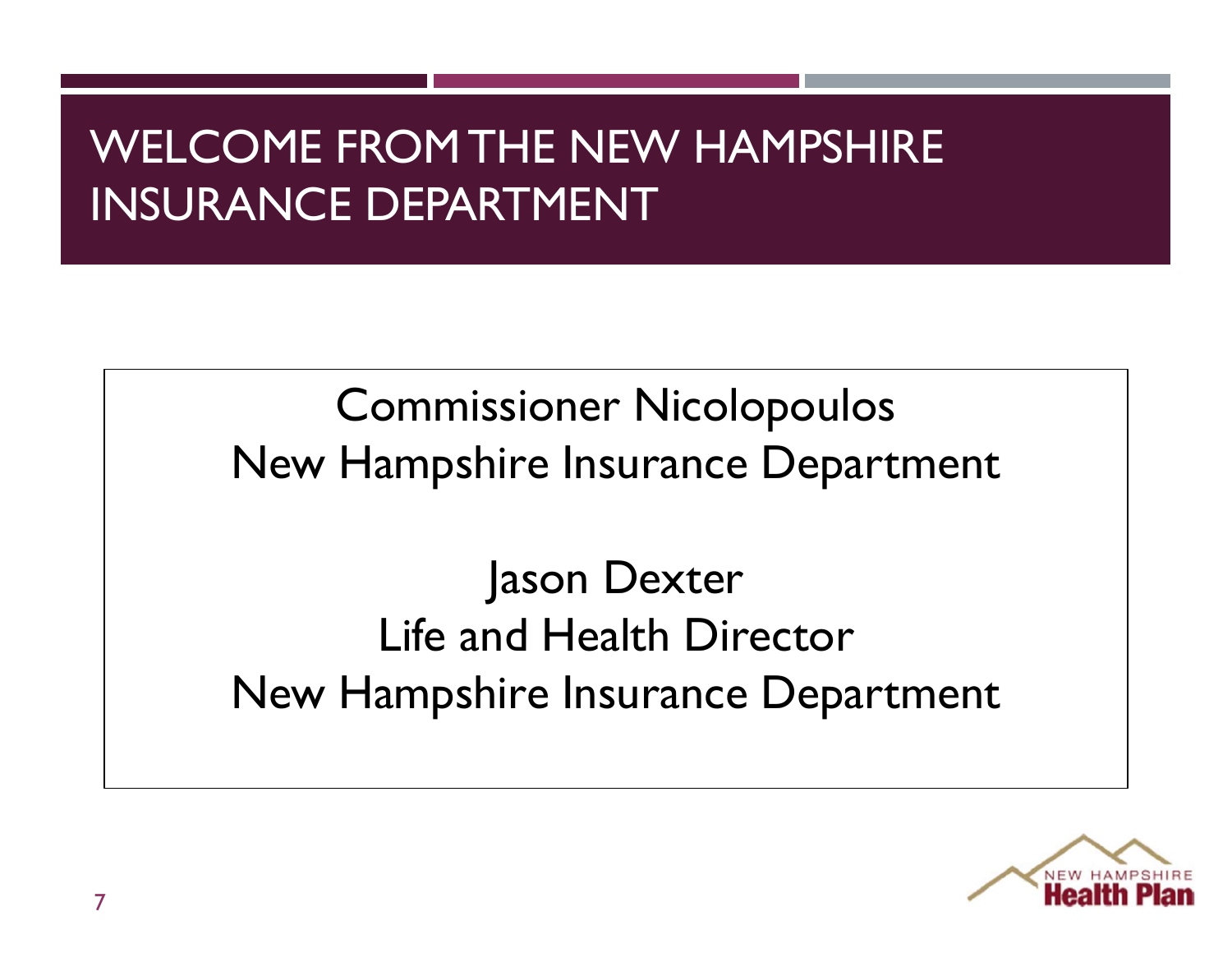### KEY CONTACTS

| <b>KEY CONTACTS</b>                |                                          |                                              |  |
|------------------------------------|------------------------------------------|----------------------------------------------|--|
| <b>Contact</b>                     | <b>Organization / Title</b>              | <b>Email</b>                                 |  |
| <b>Michael Degnan</b>              | <b>NHHP Executive</b><br><b>Director</b> | JMDegnan@helmsco.com                         |  |
| <b>Kevin Stone</b>                 | <b>Program Director</b>                  | KStone@helmsco.com                           |  |
| Christopher<br><b>Nicolopoulos</b> | <b>NHID</b><br>Commissioner              | Christopher.R.Nicolopoulos $@$<br>ins.nh.gov |  |
| <b>Jason Dexter</b>                | <b>NHID LAH Director</b>                 | Jason.G.Dexter@ins.nh.gov                    |  |
| David Sky                          | <b>NHID Chief</b><br><b>LAH Actuary</b>  | David.C.Sky@ins.nh.gov                       |  |
| Lisa Cota-Robles                   | <b>NHID Health Reform</b><br>Coordinator | Lisa.M.Cota-Robles@ins.nh.gov                |  |
| Lisa Kaplan Howe                   | <b>Public Consulting</b><br>Group        | Ikaplanhowe@pcgus.com                        |  |

NHHP Section 1332 webpage:



8 https://nhhp.org/nh-reinsurance-program/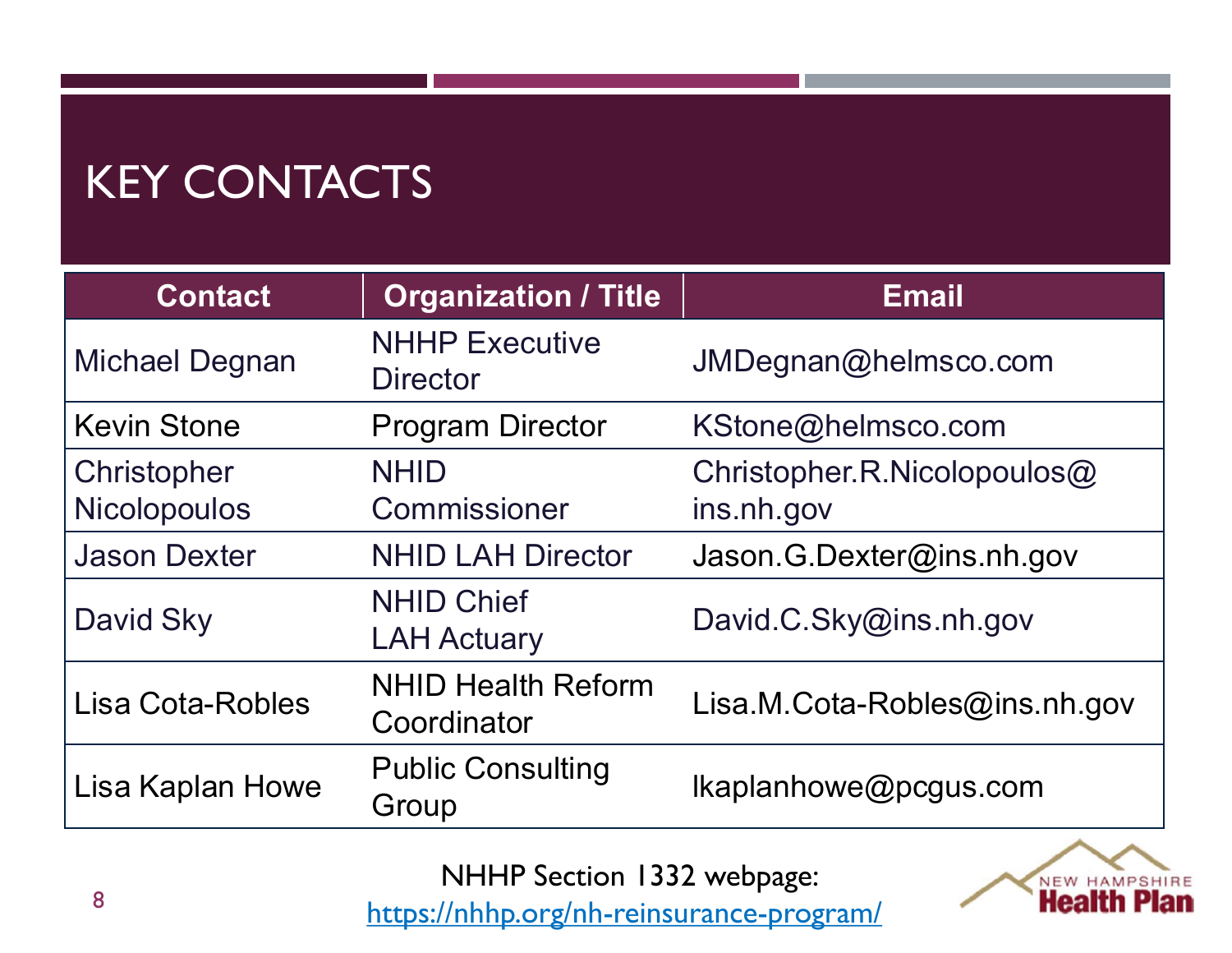### BACKGROUND: STATE AND FEDERAL AUTHORITY

The 2019 state budget trailer bill (HB 4) required NHID and NHHP to explore creating a risk stabilization program for the individual market.



- RSA 404-G:12: Directed NHID to work with NHHP to establish a market stabilization program for the individual market to be administered by NHHP.
- **RSA 404-G:12 & RSA 420-N:6-a:** Directed the NHID to apply for a Section 1332 Waiver if such action was supported by the recommendations of actuarial experts.
- Based on the findings of an actuarial study in 2019, NHID issued an order to NHHP to submit to NHID, for approval, an amended Plan of Operations that included the Section 1332 Reinsurance Program. **404-G:12:** Directed NHID to work with NHHP t<br>et stabilization program for the individual market to<br>**404-G:12 & RSA 420-N:6-a:** Directed the NHII<br>er if such action was supported by the recommenc<br>d on the findings of an ac
- NHID submitted an application for a Section 1332 Waiver on April 21, 2020.
	- $\triangleright$  The Federal Departments of Health & Human Services and Treasury
	- $\triangleright$  The waiver and program went into effect on January 1, 2021.

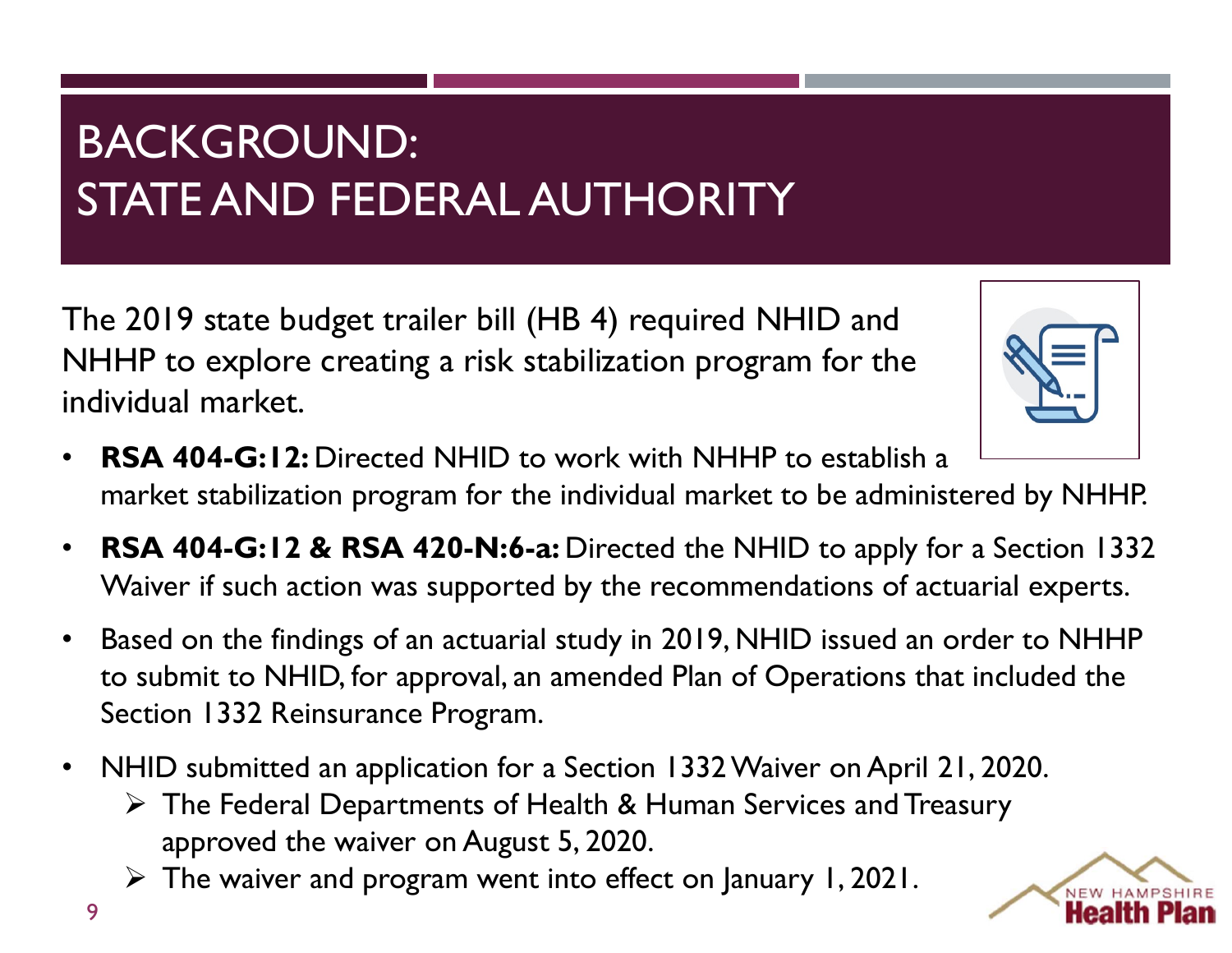### BACKGROUND: PROGRAM DESIGN



New Hampshire's waiver is approved for January 1, 2021 through December 31, 2025.



The Reinsurance Program is an attachment point model that reimburses for high-cost claims that fall within the program's parameters.

- $\checkmark$  Attachment Point
- $\checkmark$  Cap
- $\checkmark$  Coinsurance



New Hampshire's Reinsurance Program is designed to pay-out The Reinsurance Program is an attachment point model that<br>
reimburses for high-cost claims that fall within the program's<br>
varameters.<br>
v Attachment Point<br>
v Cap<br>
v Coinsurance<br>
New Hampshire's Reinsurance Program is desig and reserve).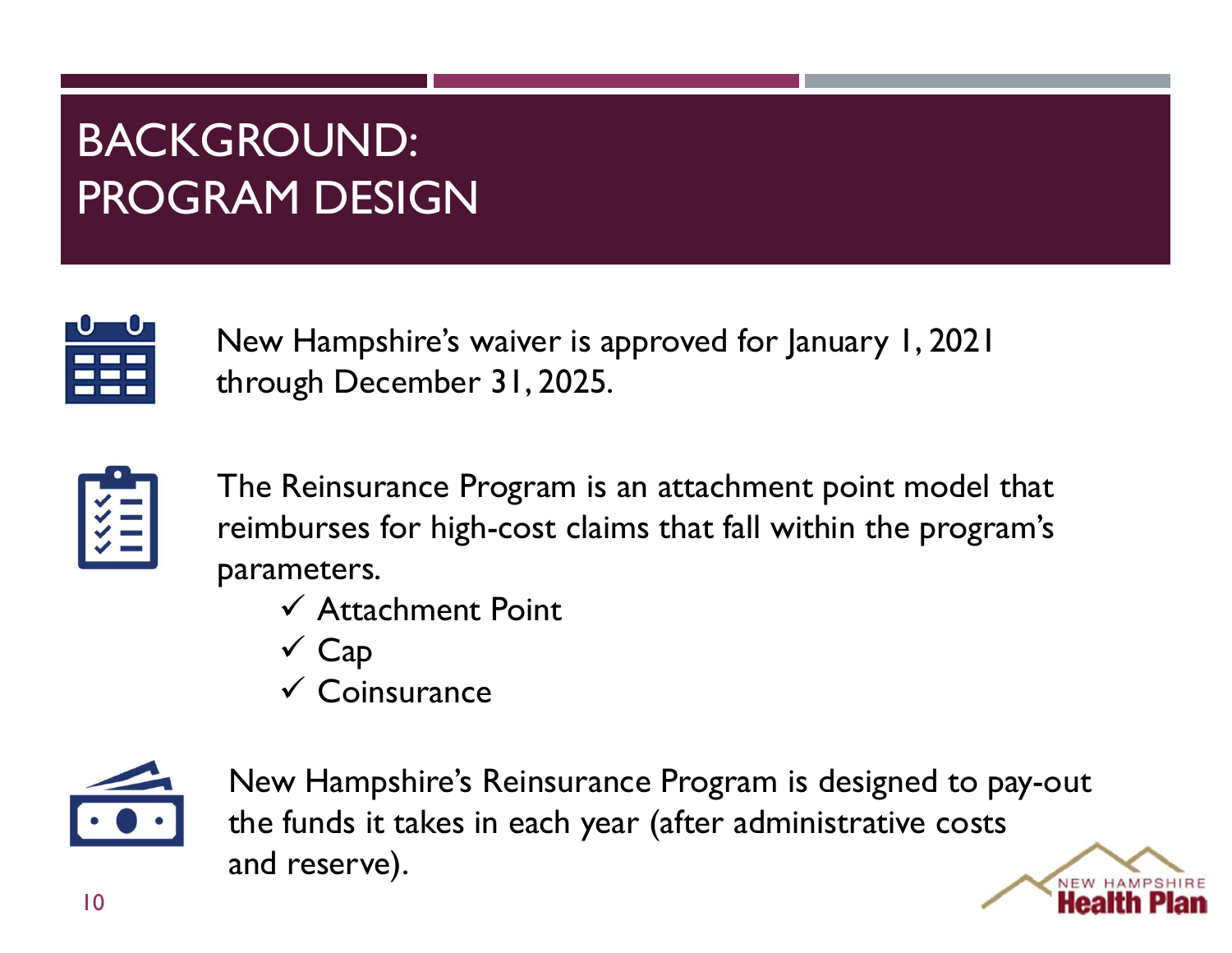### PROGRAM YEAR 2022 UPDATES: IMPLEMENTATION

New Hampshire successfully launched the state's Reinsurance Program on January 1, 2021. PROGRAMYEAR 2022 UPDATES:<br>
IMPLEMENTATION<br>
New Hampshire successfully launched the state's Reinsurance<br>
on January 1, 2021.<br>
The carriers eligible to participate in the program in<br>
2022 are:<br>
• Anthem New Hampshire

2022 are:

- Anthem New Hampshire
- Harvard Pilgrim Health Care
- Centene (doing business as Ambetter)

These are the same carriers that participated in 2021.



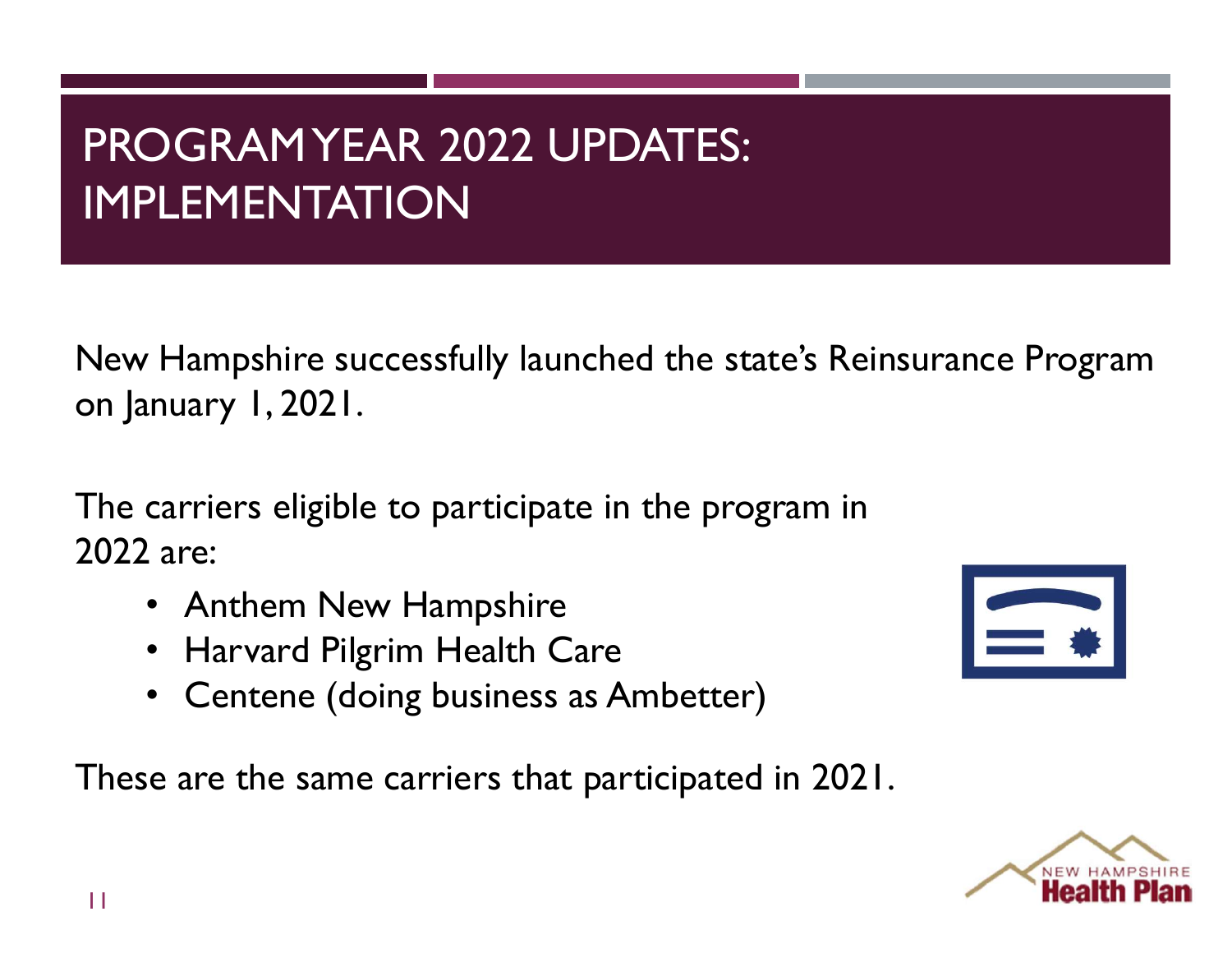### PROGRAM YEAR 2022 UPDATES: FUNDING PROGRAMYEAR 2022 UPDATES:<br>FUNDING<br>2021 Updated/Final Funding: \$45 million\*<br>• Federal Funding - \$31.5 million\*<br>• Projected State Funding\*\* - \$13.5 million PROGRAMYEAR 2022 UPDATES:<br>FUNDING<br>2021 Updated/Final Funding: \$45 million\*<br>• Federal Funding - \$31.5 million\*<br>• Projected State Funding\*\* - \$13.5 million<br>2022 Funding: \$38.9 million PROGRAMYEAR 2022 UPDATES:<br>FUNDING<br>2021 Updated/Final Funding: \$45 million\*<br>• Federal Funding - \$31.5 million\*<br>• Projected State Funding\*\* - \$13.5 million<br>• Federal Funding - \$26.5 million<br>• Projected State Funding\*\* - \$12. FUNDING<br>
2021 Updated/Final Funding: \$45 million\*<br>
• Federal Funding - \$31.5 million\*<br>
• Projected State Funding\*\* - \$13.5 million<br>
• Federal Funding - \$26.5 million<br>
• Projected State Funding\*\* - \$12.4 million<br>
Total Prog

2021 Updated/Final Funding: \$45 million\*

- 
- 

### 2022 Funding: \$38.9 million

- 
- 

# 2021 Updated/Final Funding: \$45 million\*<br>
• Federal Funding - \$31.5 million\*<br>
• Projected State Funding\*\* - \$13.5 million<br>
2022 Funding: \$38.9 million<br>
• Federal Funding - \$26.5 million<br>
• Projected State Funding to-date: • Federal Funding - \$31.5 million\*<br>• Projected State Funding\*\* - \$13.5 million<br>2022 Funding: \$38.9 million<br>• Federal Funding - \$26.5 million<br>• Projected State Funding\*\* - \$12.4 million<br>• Federal Funding - \$58 million<br>• Pro

- 
- 

 $\frac{12}{2}$ • Projected State Funding\*\* - \$13.5 million<br>
2022 Funding: \$38.9 million<br>
• Federal Funding - \$26.5 million<br>
• Projected State Funding\*\* - \$12.4 million<br>
• Federal Funding - \$58 million<br>
• Federal Funding - \$58 million<br>
• \*Federal funding was temporarily increased for 2021 due to the American Rescue Plan Act \*\*Carrier Assessment - 60 basis points of the prior year's without-waiver SLCSP rate



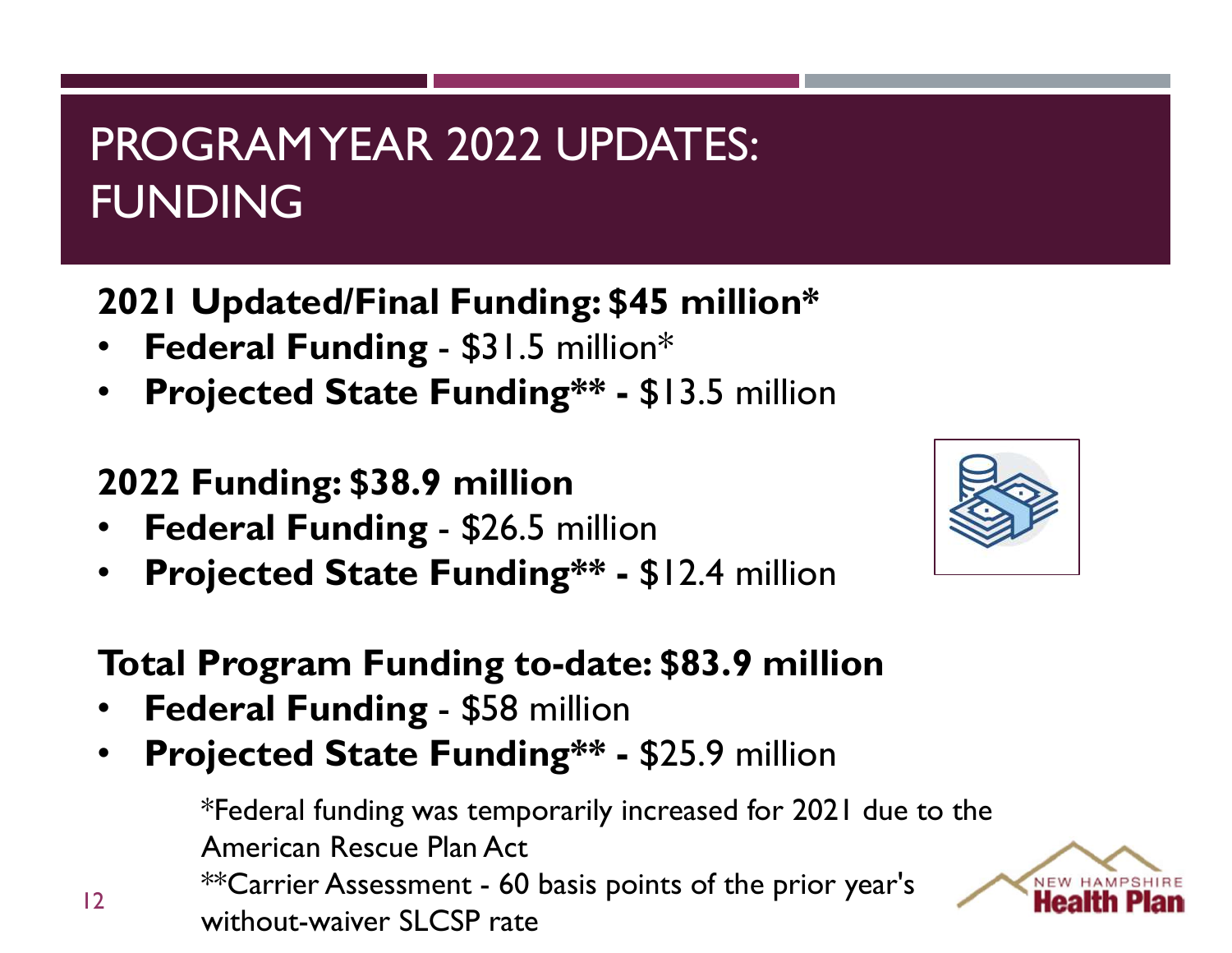### PROGRAM YEAR 2022 UPDATES: REINSURANCE PARAMETERS

### 2022 Parameters

| <b>Attachment Point</b>             | \$60,000    |
|-------------------------------------|-------------|
| Cap                                 | \$400,000   |
| <b>Target</b><br><b>Coinsurance</b> | 70 percent* |

\*The coinsurance is adjusted to match payments to funding available and, for that reason, is an estimate that is subject to adjustment based on final funding available and eligible claims.

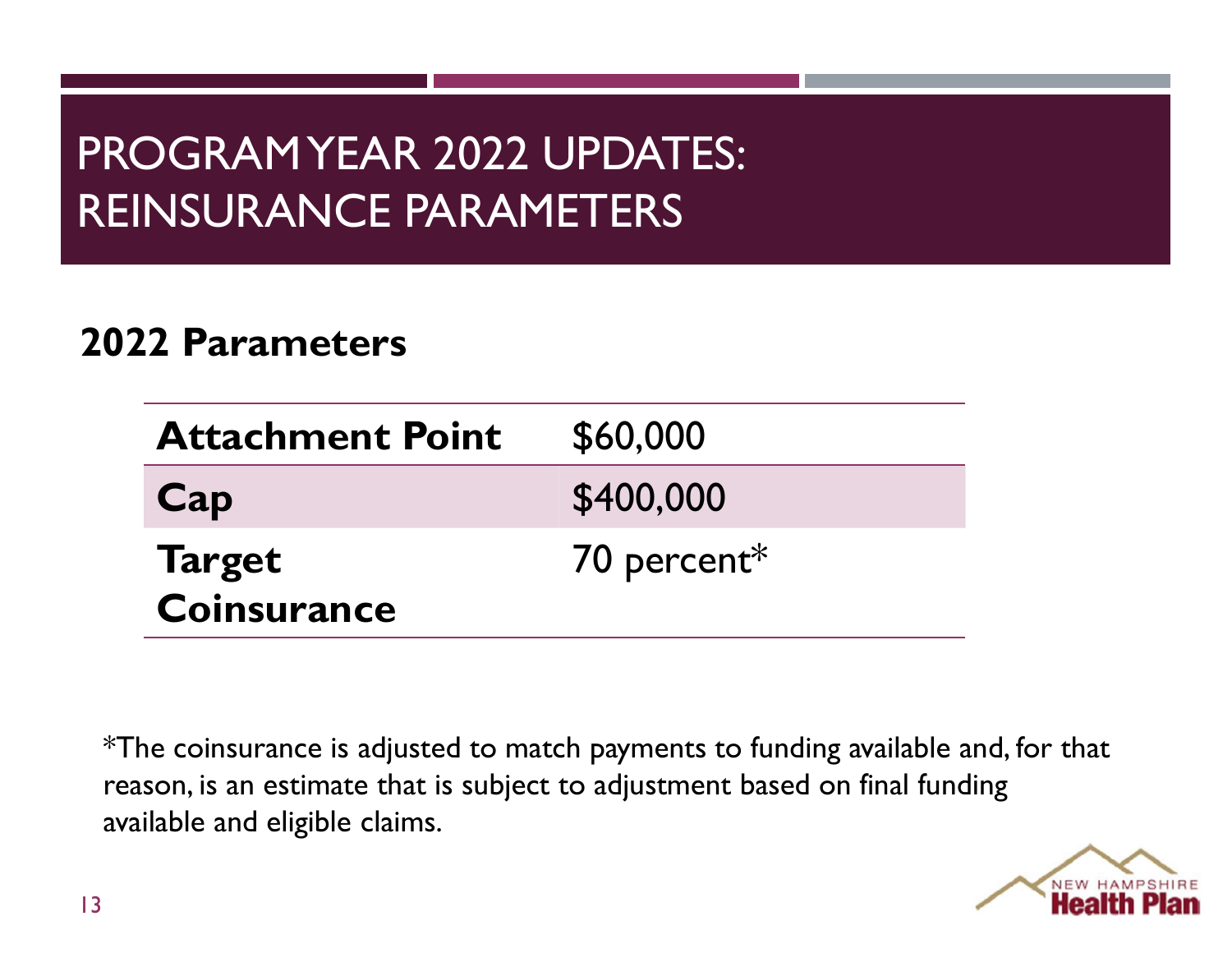### PROGRAM YEAR 2022 UPDATES: MARKET IMPACT **• PROGRAMYEAR 2022 UPDATES:**<br> **EXECUTE MARKET IMPACT**<br> **Lower Premiums - The waiver resulted in\*:**<br>
• A 14 percent decrease in the Second-Lowest Cost Silver Plan<br>
• Decreases in filed rates as large as 19.2 percent. **• PROGRAM YEAR 2022 UPDATES:**<br> **Example 19.4** MARKET IMPACT<br> **Example 19.4** percent decrease in the Second-Lowest Cost Silver Plan<br>
• A 14 percent decrease in the Second-Lowest Cost Silver Plan<br>
• Decreases in filed rates

Lower Premiums - The waiver resulted in\*:

- rate for plan year 2022.
- 



**PROGRAMYEAR 2022 UPDATES:**<br> **INCREMENT IMPACT**<br>
Lower Premiums - The waiver resulted in<sup>\*</sup>:<br>
• A 14 percent decrease in the Second-Lowest Cost Silver Plan<br>
rate for plan year 2022.<br>
• Decreases in filed rates as large as PROGRAMYEAR 2022 UPDATES:<br>
MARKET IMPACT<br>
Lower Premiums - The waiver resulted in<sup>\*</sup>:<br>
• A 14 percent decrease in the Second-Lowest Cost Silver Plan<br>
rate for plan year 2022.<br>
• Decreases in filed rates as large as 19.2 p 10.8 percent over the enrollment in May 2021). **Lower Premiums - The waiver resulted in\*:**<br>
• A 14 percent decrease in the Second-Lowest Cost Silver Plan<br>
rate for plan year 2022.<br>
• Decreases in filed rates as large as 19.2 percent.<br> **Increased Enrollment**<sup>\*\*</sup> – As of

insurance market.

\*Based on carrier filings of with and without waiver rates. \*\*Based on Marketplace enrollment reports. The impact of the Reins Program specifically on enrollment has not been isolated.

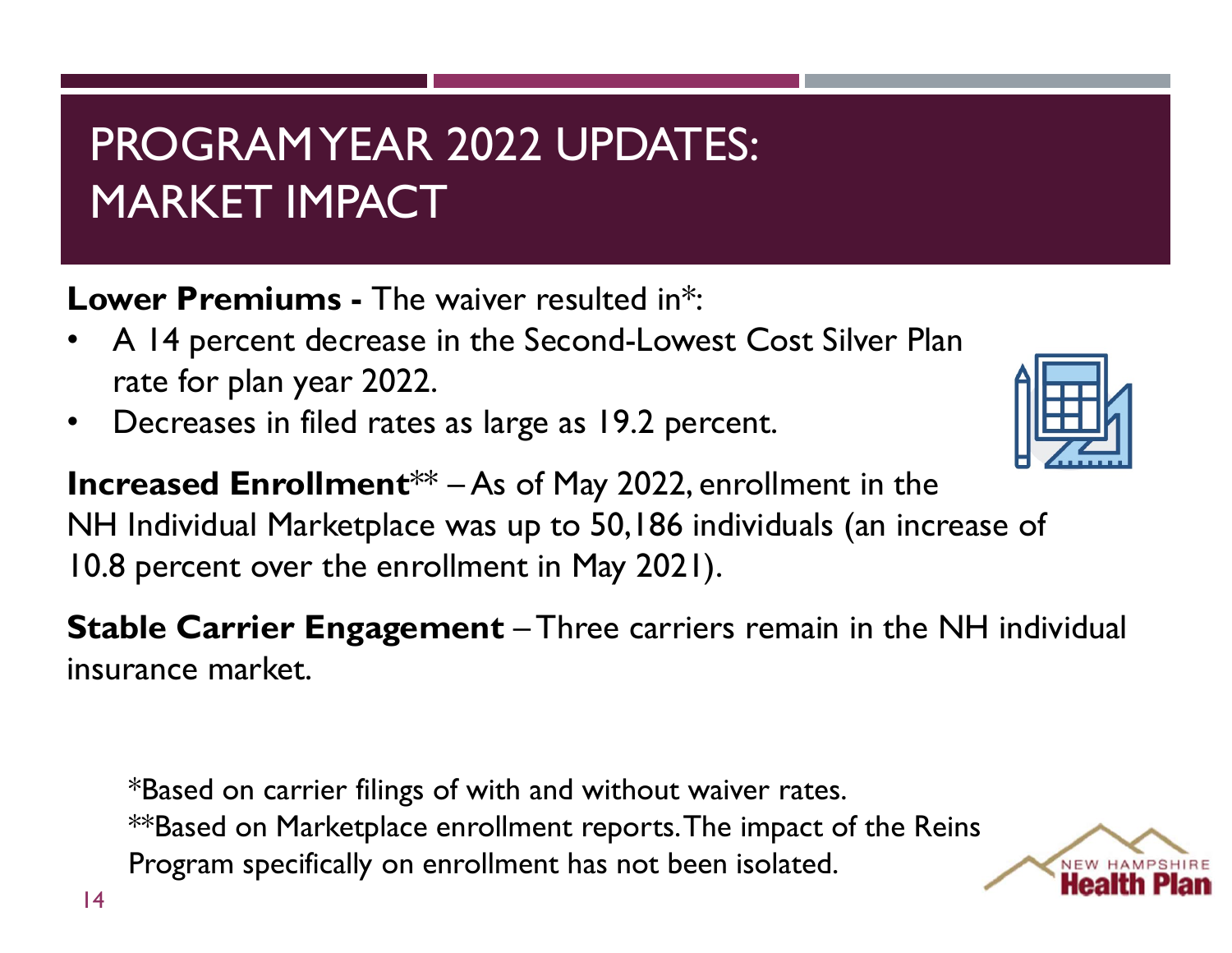# PROGRAM YEAR 2023 PLANNING:<br>REINSURANCE PARAMETERS REINSURANCE PARAMETERS



## NHHP's Actuarial Workgroup continues to support program development: • PLANNING:<br>• METERS<br>• NHHP's Actuarial Workgroup continues<br>• Members - Senior actuaries from each<br>• Participating carrier<br>• Role - Consult on key implementation • PLANNING:<br>• METERS<br>• NHHP's Actuarial Workgroup continues<br>• Members - Senior actuaries from each<br>• Mole - Consult on key implementation<br>• Role - Consult on key implementation<br>• The workgroup members worked with

- participating carrier
- milestones that require actuarial work
- The workgroup members worked with NHHP, NHID and NHHP's actuarial firm (Leif Associates) to provide data and insight to inform the development of reinsurance parameters for the 2022 & 2023 program years and also advised on program forms and payment calculations.

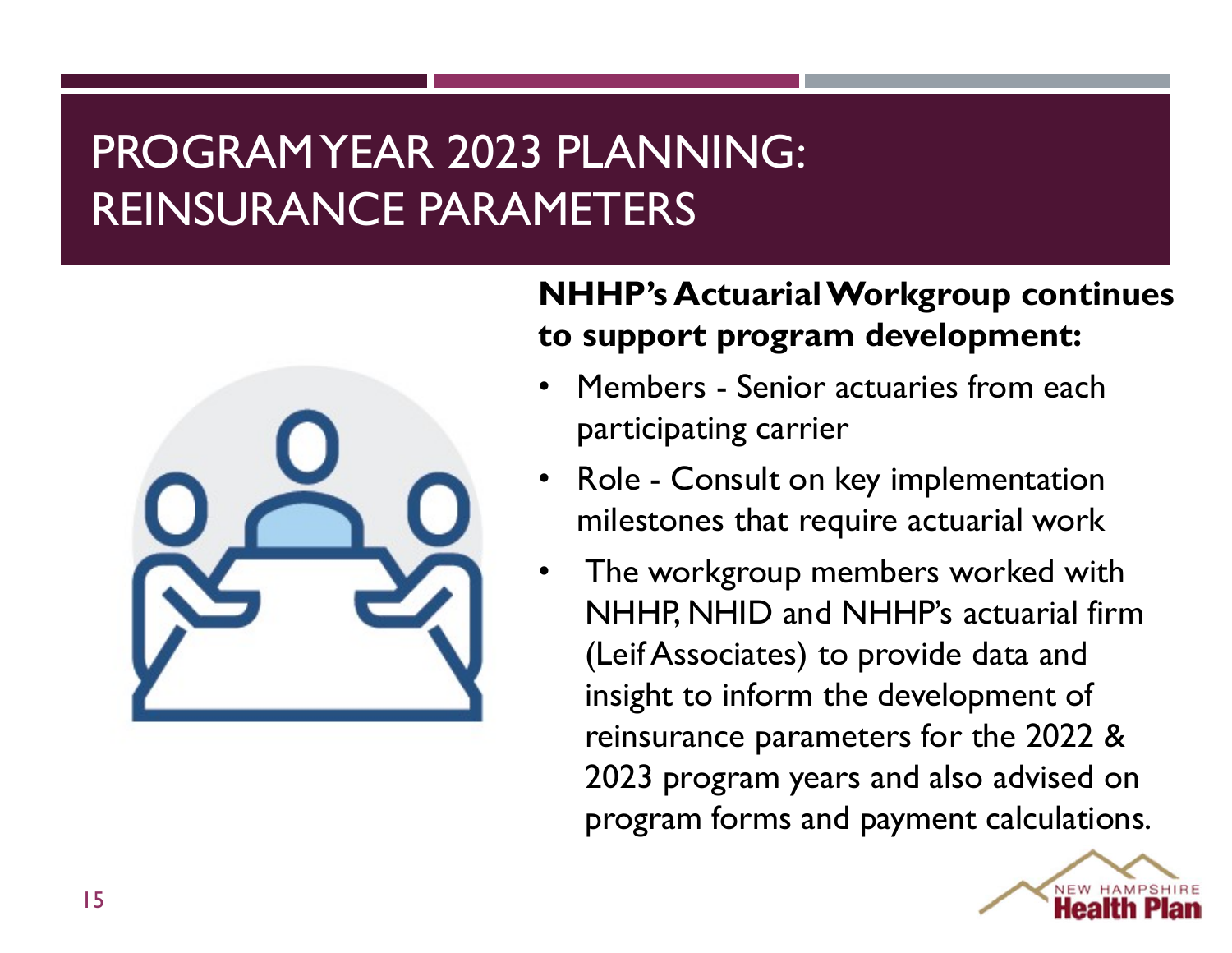# PROGRAM YEAR 2023 PLANNING:<br>REINSURANCE PARAMETERS REINSURANCE PARAMETERS

PROGRAMYEAR 2023 PLANNING:<br>
REINSURANCE PARAMETERS<br>
The actuarial workgroup met with staff and Leif Associates 3 times between<br>
December 2021 and March 2022. December 2021 and March 2022. PROGRAMYEAR 2023 PLANNING:<br>
REINSURANCE PARAMETERS<br>
The actuarial workgroup met with staff and Leif Associates 3 times between<br>
December 2021 and March 2022.<br>
Recommended parameters were presented to the NHHP Board on<br>
Mar

March 16, 2022.

The Board adopted those recommendations for submission to Commissioner Nicolopoulos on March 31, 2022.

The Commissioner approved those parameters on March 31, 2022.

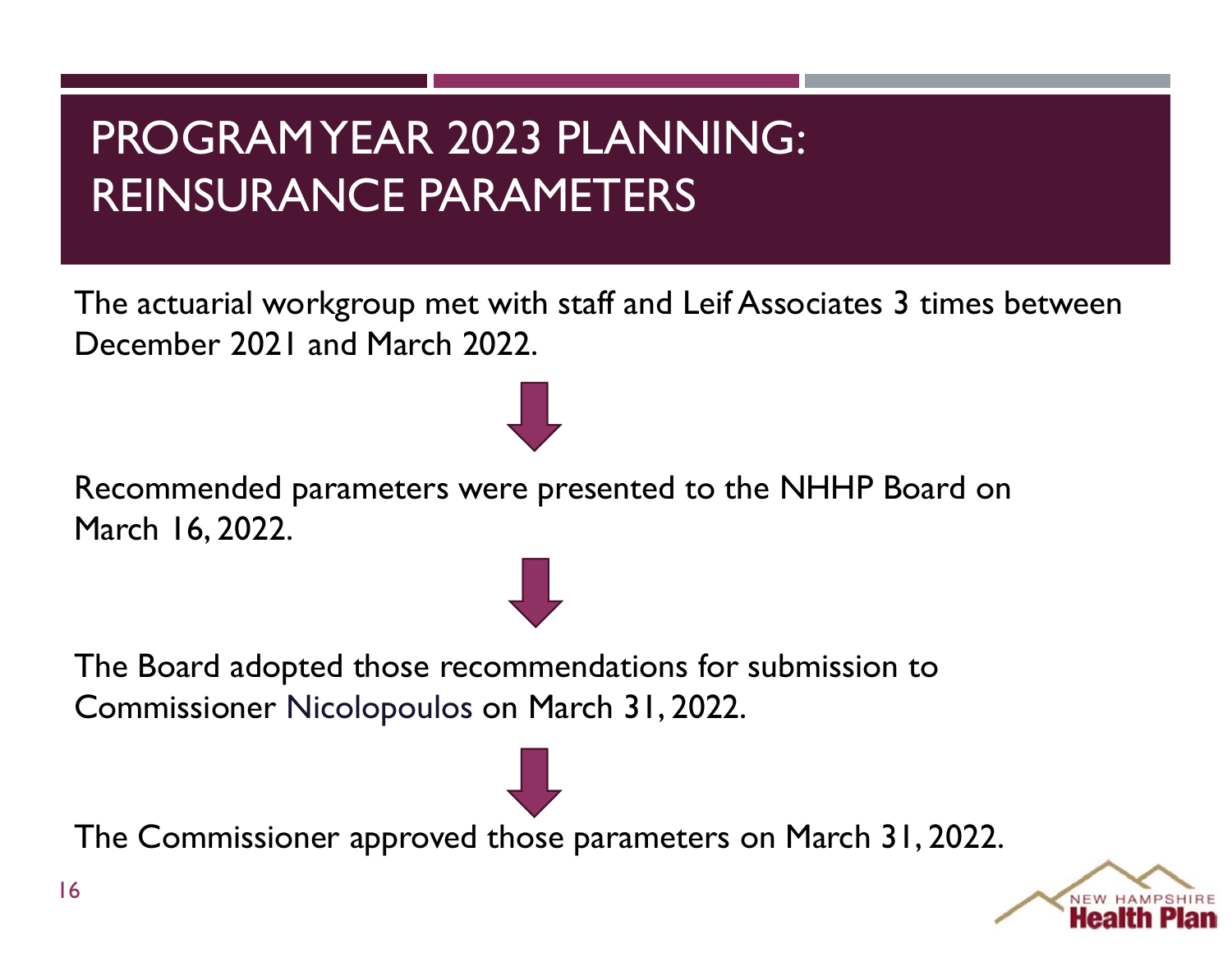## PROGRAM YEAR 2023 PLANNING:<br>FUNDING & REINSURANCE PARAMETERS FUNDING & REINSURANCE PARAMETERS PROGRAMYEAR 2023 PLANNING:<br>FUNDING & REINSURANCE PARAMETERS<br>2023 Funding Projection: \$35.9 million<br>• Projected Federal Funding - \$23.8 million<br>• Projected State Funding - \$12.1 million\* PROGRAMYEAR 2023 PLANNING:<br>FUNDING & REINSURANCE PARAMETERS<br>2023 Funding Projection: \$35.9 million<br>• Projected Federal Funding - \$23.8 million<br>• Projected State Funding - \$12.1 million\* PROGRAMYEAR 2023 PLANNING:<br>FUNDING & REINSURANCE PARAMETERS<br>2023 Funding Projection: \$35.9 million<br>• Projected Federal Funding - \$23.8 million<br>• Projected State Funding - \$12.1 million\*<br>2023 Parameters

- 
- 

### 2023 Parameters

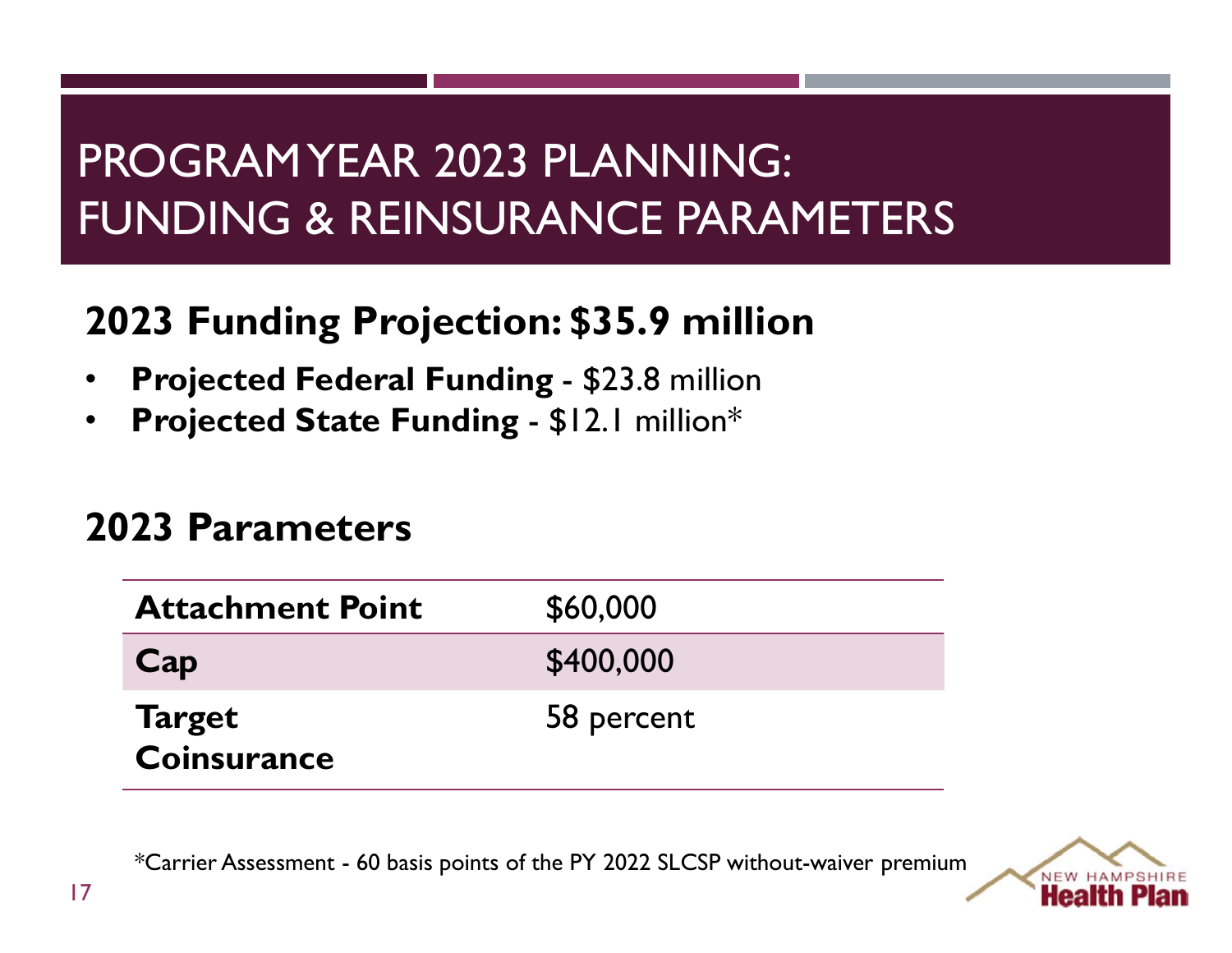### OTHER UPDATES AND NEXT STEPS

### Completed:

- OTHER UPDATES AND NEXT STEPS<br>
Completed:<br>
V Carriers submitted care management program descriptions to<br>
demonstrate the carrier's ability to identify and help manage the care of<br>
potential higher cost claimants to ensure t THER UPDATES AND NEXT STEPS<br>
ompleted:<br>
Carriers submitted care management program descriptions to<br>
demonstrate the carrier's ability to identify and help manage the care of<br>
potential higher cost claimants to ensure the a potential higher cost claimants to ensure the appropriateness of health care services delivered. **ompleted:**<br>Carriers submitted care management program descriptions to<br>demonstrate the carrier's ability to identify and help manage the care of<br>potential higher cost claimants to ensure the appropriateness of health<br>care
- $\checkmark$  NHHP received and reviewed EDGE Server reports of 2021 eligible claims for each carrier.
- $\checkmark$  NHHP worked with the Actuarial Workgroup to develop the used to calculate final reinsurance payments to each carrier annually.
- $\checkmark$  NHHP calculated initial 2021 payments (80% of the EDGE Server data determined payment allocation).



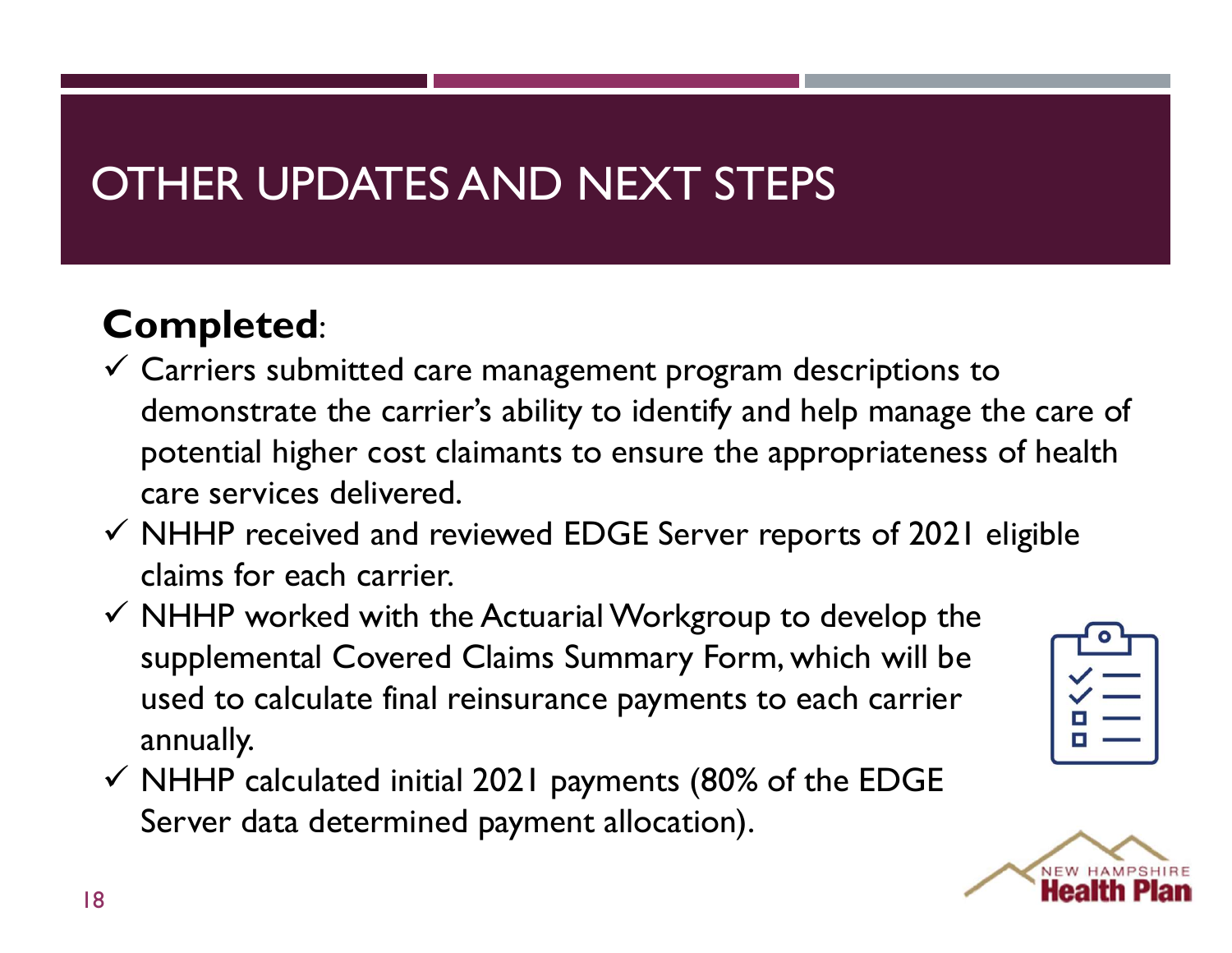### OTHER UPDATES AND NEXT STEPS

### Next Steps:

• Payments for Program Year 2021  $\Box$  On or before July 1, 2022: Initial payments made On or before October 1, 2022: Final payments based on a true-up between a final payment determination based on the Covered Claims Summary submissions (subject to timely **Steps:**<br>
nents for Program Year 2021<br>
On or before July 1, 2022: Initial payments made<br>
On or before October 1, 2022: Final payments<br>
based on a true-up between a final payment<br>
determination based on the Covered Claims<br>



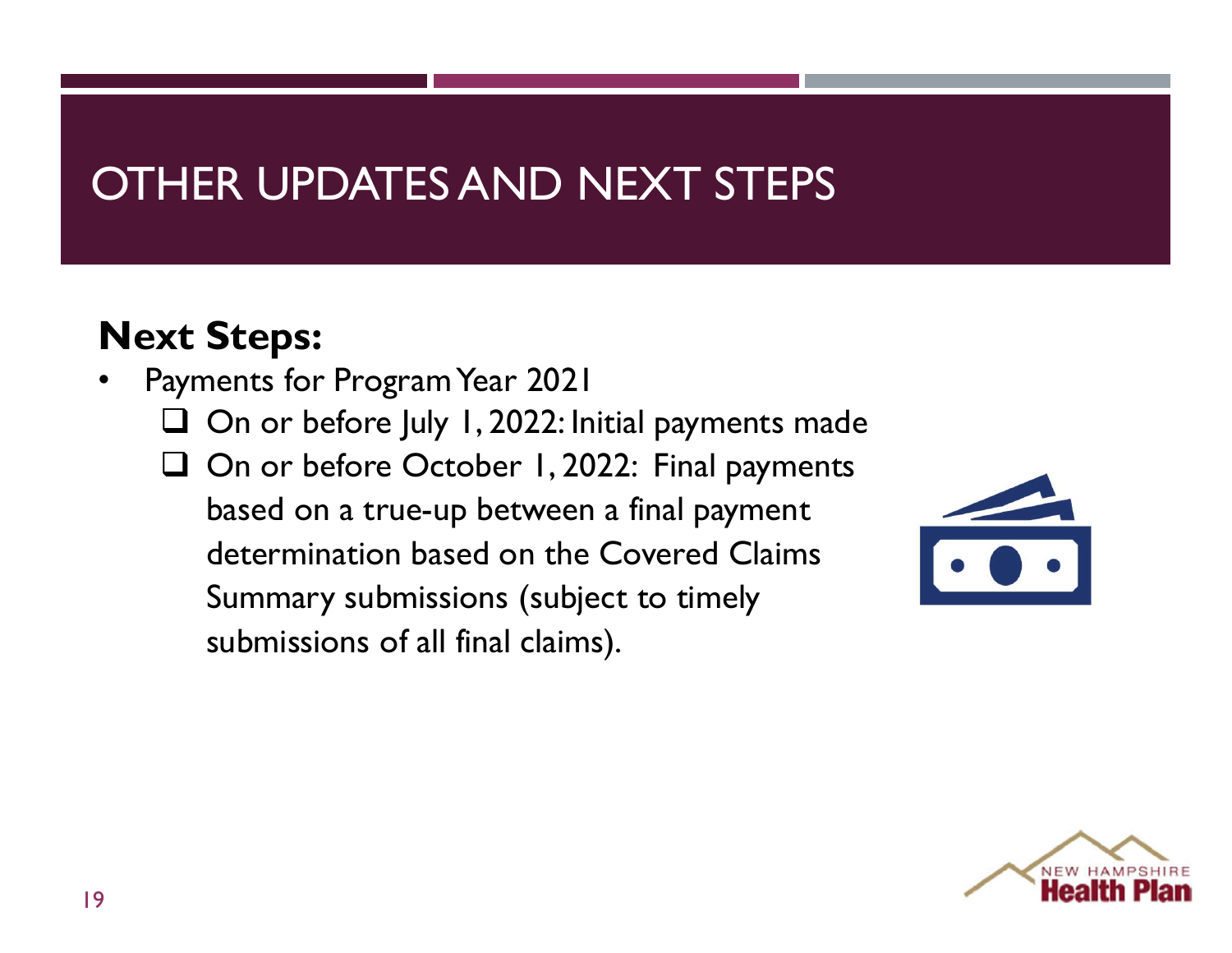### QUESTIONS & COMMENTS

NHHP invites attendees to share questions or comments about QUESTIONS & COMMENTS<br>
NHHP invites attendees to share questions or comments about<br>
the New Hampshire Reinsurance Program / Section 1332 Waiver<br>
and today's updates.<br>
Intructions to spok: and today's updates.

#### Instructions to speak:

Use the "raise your hand" option on the webinar. We will unmute your line QUESTIONS & COMMENTS<br>
NHHP invites attendees to share questions or comments about<br>
the New Hampshire Reinsurance Program / Section 1332 Waiver<br>
and today's updates.<br>
Instructions to speak:<br>
Use the "raise your hand" option video. the "raise your hand" option on the webinar. We will unmute your line<br>announce you so you may begin speaking. If you'd like, you can turn on your<br>o.<br><br>
All comments and comments into<br>
the chat box of the webinar.<br>
We will r

 $\triangleright$  Alternatively, you may submit questions and comments into the chat box of the webinar. We will read and respond to all questions submitted.